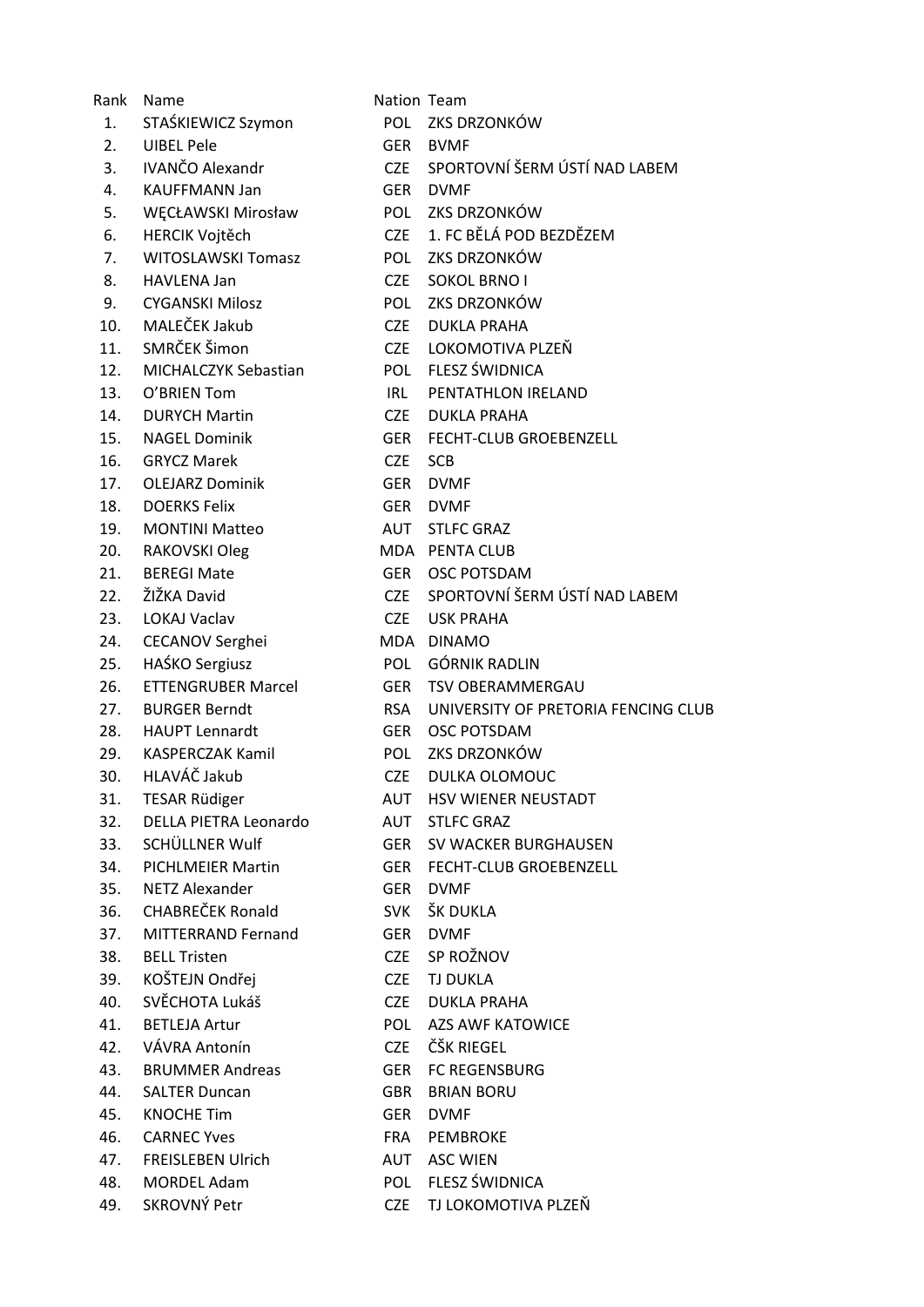|     | 50. IVANČO Robin           |            | CZE SPORTOVNÍ ŠERM ÚSTÍ I   |
|-----|----------------------------|------------|-----------------------------|
|     | 51. IVANČO Mikuláš         | <b>CZE</b> | SPORTOVNÍ ŠERM ÚSTÍ I       |
|     | 52. SPANNLANG Reinhold     | AUT        | <b>ASC WIEN</b>             |
|     | 53. ALTINGER Jörg          | <b>GER</b> | <b>ASC</b>                  |
|     | 53. BAUER Jiří             | <b>CZE</b> | <b>DUKLA PRAHA</b>          |
|     | 55. OLEJNIK Filip          |            | POL ZKS DRZONKÓW            |
| 56. | KROUŽECKÝ Tomáš            | CZE        | TJ LOKOMOTIVA PLZEŇ         |
| 57. | <b>GUTSCHE Moritz</b>      | GER        | <b>BVMF</b>                 |
| 58. | <b>SINGKH Nikita</b>       | <b>KGZ</b> | <b>MODERN PENTATHLON</b>    |
|     | 59. MARTINAGE Gilles       | <b>FRA</b> | <b>GUEBWILLER</b>           |
| 60. | <b>KULKA Luca Janos</b>    | GER        | <b>OSC POTSDAM</b>          |
| 61. | <b>SPILLANE Cian</b>       | IRL        | PEMBROKE/BRIAN BORU         |
|     | 62. ŠILHÁN František       | <b>CZE</b> | ŠERM LIBEREC                |
|     | 63. MACHEL Gerard          | <b>POL</b> | ZKS DRZONKÓW                |
|     | 64. ŠILHÁN Jindřich        | <b>CZE</b> | ŠERM LIBEREC                |
| 65. | JÍLEK Jaroslav             | <b>CZE</b> | LOKOMOTIVA PLZEŇ            |
| 66. | SIMM Ralph                 | <b>GER</b> | <b>DRESDNER FECHTCLUB 1</b> |
|     | 67. VALKOVIČ Martin        | <b>CZE</b> | <b>SC PRAHA</b>             |
| 68. | <b>JURÁK František</b>     | <b>CZE</b> | ŠERM LIBEREC                |
|     | 68. KŘÍŽ Petr              | <b>CZE</b> | <b>SOKOL BRNO I</b>         |
| 70. | <b>PRYL Dobromil</b>       |            | CZE ČŠK RIEGEL              |
| 71. | <b>KAREL Petr</b>          | <b>CZE</b> | ŠERM LIBEREC                |
| 72. | KOZŁOWSKI Arkadiusz        |            | POL FLESZ ŚWIDNICA          |
| 73. | <b>CIMPA Miroslav</b>      | <b>CZE</b> | SPORTOVNÍ ŠERM TÁBO         |
| 74. | POWROŹNIK Igor             |            | POL ZKS DRZONKÓW            |
| 75. | PIGLOSIEWICZ Ingmar        | GER        | <b>SV WACKER BURGHAUS</b>   |
| 76. | <b>BLECHSCHMIDT Hennes</b> | <b>GER</b> | <b>DVMF</b>                 |
| 77. | VAN DEN BERG Johan         | <b>RSA</b> | <b>TUKS</b>                 |
|     | 78. KUBIŠ Petr             | <b>CZE</b> | ČESKÝ ŠERMÍŘSKÝ KLUB        |
|     | 79. ROBIC Roland           |            | AUT STLFC GRAZ              |
|     | 80. HRUDKA Bohumil         |            | CZE KK VÝSTAVBY             |
| 81. | <b>BUJKO Dominik</b>       |            | POL ZKS DRZONKÓW            |
| 82. | ČECHÁK Petr                | <b>CZE</b> | OREL HRADEC KRÁLOVÉ         |
| 83. | NÁROVEC Václav             | <b>CZE</b> | OREL HRADEC KRÁLOVÉ         |
| 84. | ZIELINSKI-LICK Jürgen      | AUT        | <b>KSV-FECHTEN</b>          |
| 85. | DABROWSKI Paweł            | POL        | ZKS DRZONKÓW                |
| 86. | MIČINEC Adam               | <b>CZE</b> | <b>DUKLA PRAHA</b>          |
| 87. | <b>STEINIGER Ronald</b>    | <b>SVK</b> | WILLARD KOŠICE              |
| 88. | TREFILÍK Jakub             | <b>CZE</b> | <b>SOKOL BRNO I</b>         |
| 89. | HOZÁK Kamil                | <b>CZE</b> | OREL HRADEC KRÁLOVÉ         |
| 90. | HAVRÁNEK Michal            | <b>CZE</b> | <b>SOKOL BRNO I</b>         |
| 91. | <b>KARNIK Eryk</b>         | <b>POL</b> | POLISH MODERN PENTA         |
| 92. | <b>SAMBORSKI Hubert</b>    | <b>POL</b> | <b>FLESZ ŚWIDNICA</b>       |
| 93. | <b>SAUER Sebastian</b>     | GER        | FECHTCLUB MÜNCHEN           |
| 94. | ROGOVICZ Jakub             | <b>POL</b> | POLISH MODERN PENTA         |
| 95. | <b>GREIFENEDER David</b>   | AUT        | USI LINZ                    |
| 96. | <b>TRIMMEL Johannes</b>    | <b>AUT</b> | <b>ASC WIEN</b>             |
| 97. | <b>SALONIKIDIS Peter</b>   | <b>GER</b> | FECHTCLUB MÜNCHEN           |
| 98. | <b>KOLBE Stanislav</b>     | CZE        | OREL HRADEC KRÁLOVÉ         |
|     |                            |            |                             |

RTOVNÍ ŠERM ÚSTÍ NAD LABEM RTOVNÍ ŠERM ÚSTÍ NAD LABEM LA PRAHA DRZONKÓW )KOMOTIVA PLZEŇ **DERN PENTATHLON FEDERATION BWILLER** POTSDAM **BROKE/BRIAN BORU MLIBEREC** DRZONKÓW **M LIBEREC** OMOTIVA PLZEŇ **SDNER FECHTCLUB 1998 M LIBEREC** OL BRNO I **ALIBEREC** Z ŚWIDNICA RTOVNÍ ŠERM TÁBOR DRZONKÓW VACKER BURGHAUSEN (Ý ŠERMÍŘSKÝ KLUB RIEGEL Z.S. **ÝSTAVBY** DRZONKÓW L HRADEC KRÁLOVÉ L HRADEC KRÁLOVÉ **FECHTEN** DRZONKÓW LA PRAHA ARD KOŠICE OL BRNO I L HRADEC KRÁLOVÉ **OL BRNO I** ISH MODERN PENTATHLON ASSOCIATION 2. ŚWIDNICA **HTCLUB MÜNCHEN** ISH MODERN PENTATHLON ASSOCIATION **HTCLUB MÜNCHEN** 

- 
- 99. SULIGA Marcel POL ZKS DRZONKÓW